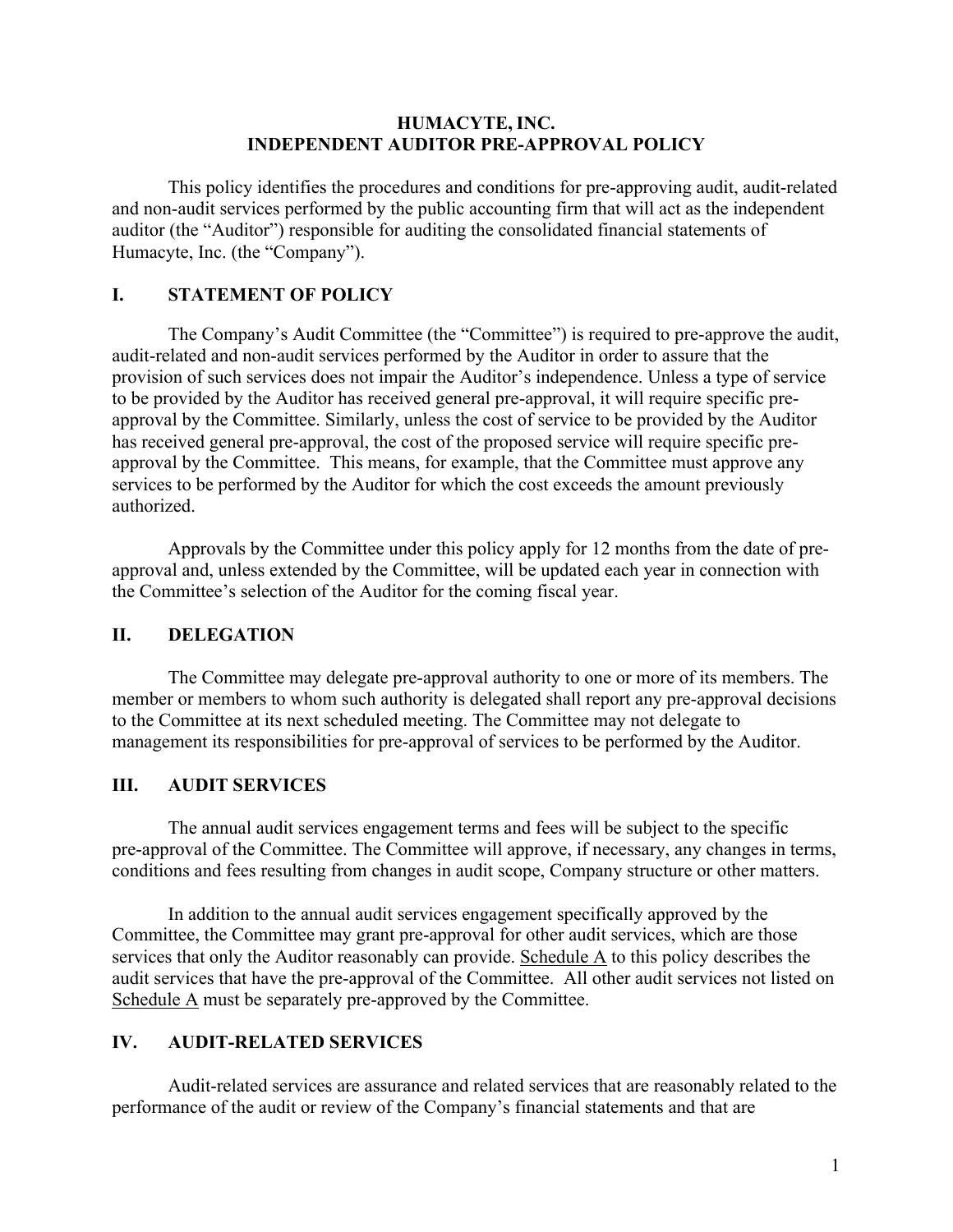traditionally performed by the Auditor. The Committee believes that the provision of specified audit-related services does not impair the independence of the Auditor and has pre-approved the audit-related services listed on Schedule A. All other audit-related services not listed on Schedule A must be specifically approved by the Committee.

# **V. ALL OTHER SERVICES**

The Committee may grant general pre-approval to all of the other non-audit services that it believes are routine and recurring services and that would not impair the independence of the Auditor. In particular, the Committee believes that the Auditor can provide tax services to the Company, such as tax compliance, tax planning and tax advice, without impairing the Auditor's independence. However, the Committee will not permit the retention of the Auditor in connection with a transaction initially recommended by the Auditor, the purpose of which may be tax avoidance and the tax treatment of which may not be supported in the Internal Revenue Code and related regulations. The Committee has pre-approved the tax services listed on Schedule A. All tax services involving large and complex transactions not listed on Schedule A must be separately pre-approved by the Committee. The Committee expressly prohibits the Auditor from performing the services included on Schedule B.

# **VI. WAIVER OF PRE-APPROVAL FOR NON-AUDIT SERVICES**

Specific pre-approval is not required for services not listed on Schedule A, provided that such non-audit services: (i) do not aggregate to more than 5% of total fees paid by the Company to the Auditor in the fiscal year in which the services are provided, (ii) were not recognized as non-audit services at the time of the engagement, (iii) are not listed on Schedule B and (iv) are promptly brought to the attention of the Committee and approved prior to the completion of the audit by the Committee (or its designated representative, if any).

# **VII. REPORTS**

Management will report to the Committee at regularly scheduled meetings regarding each service provided by the Auditor to the Company and the total fees paid to the Auditor for all such services to date during the current fiscal year.

# **VIII. SUPPORTING DOCUMENTATION**

With respect to each proposed pre-approved service, the Auditor will provide the Committee with detailed documentation regarding the specific services to be provided (if so requested by the Committee).

Approved on August 23, 2021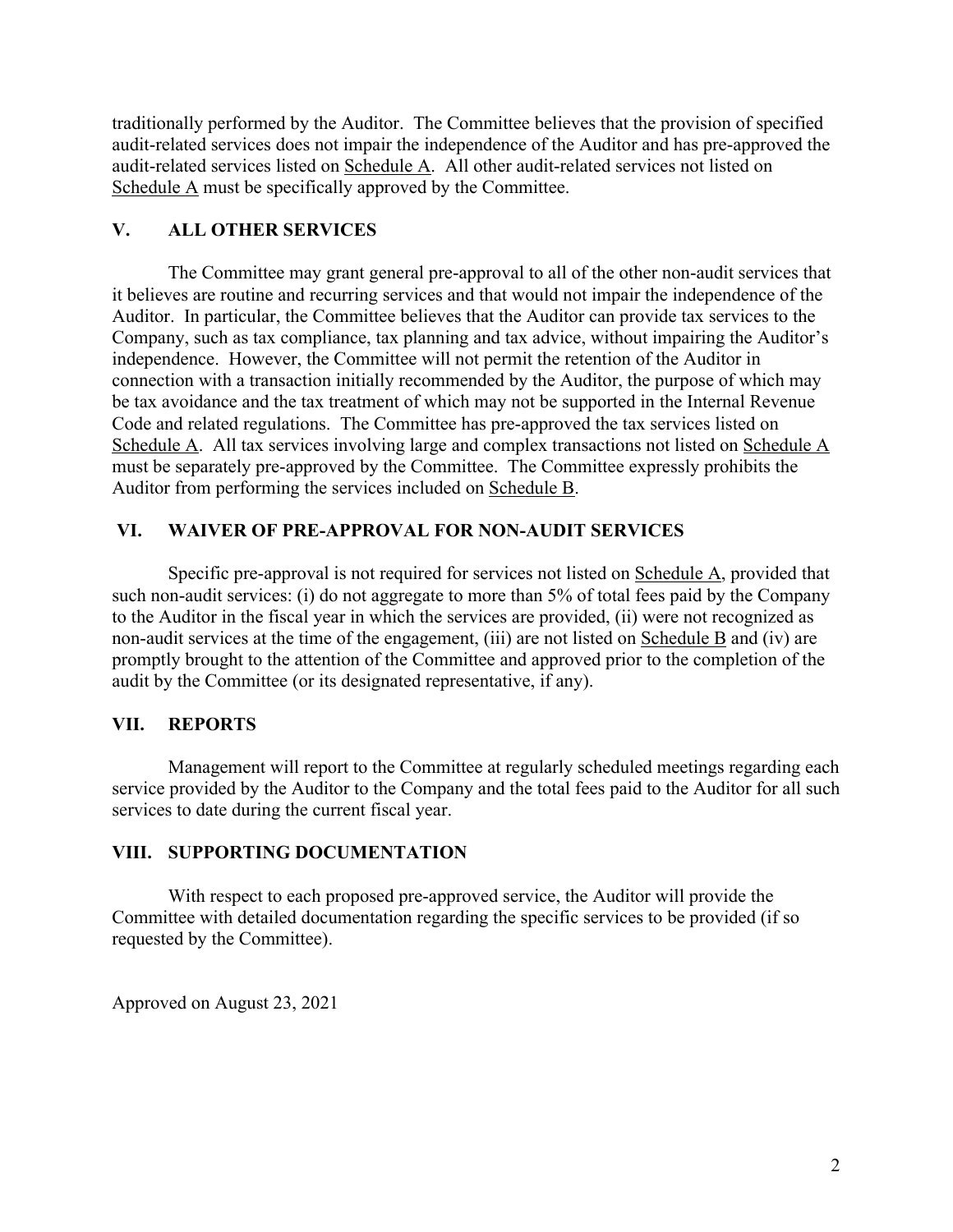# **SCHEDULE A**

| <b>Audit Services</b>                                                                                                                                                                                                                                                                                                                                                                                    | <b>Range of Fees (\$)</b> |
|----------------------------------------------------------------------------------------------------------------------------------------------------------------------------------------------------------------------------------------------------------------------------------------------------------------------------------------------------------------------------------------------------------|---------------------------|
| The audit of the Company's consolidated financial statements                                                                                                                                                                                                                                                                                                                                             |                           |
| Services associated with SEC registration statements, periodic reports and other<br>documents filed with the SEC or other documents issued in connection with securities<br>offerings (e.g., comfort letters, consents), and assistance in responding to SEC<br>comment letters                                                                                                                          |                           |
| Certain consultations by the Company's management as to the accounting or disclosure<br>treatment of transactions or events or the actual or potential impact of final or proposed<br>rules, standards or interpretations by the SEC, FASB or other regulatory or standard<br>setting bodies (Note: Under SEC rules, some consultations may be "audit-related"<br>services rather than "audit" services) |                           |
| Statutory audits or financial audits for subsidiaries or affiliates of the Company                                                                                                                                                                                                                                                                                                                       |                           |

| <b>Audit-Related Services</b>                                                                                                                                                                                                                                                                                                                                                                             | <b>Range of Fees (\$)</b> |
|-----------------------------------------------------------------------------------------------------------------------------------------------------------------------------------------------------------------------------------------------------------------------------------------------------------------------------------------------------------------------------------------------------------|---------------------------|
| Due diligence services pertaining to potential business acquisitions and<br>dispositions                                                                                                                                                                                                                                                                                                                  |                           |
| Assistance with reports required by bank or lender credit agreements, indentures and<br>other debt instruments                                                                                                                                                                                                                                                                                            |                           |
| Financial statement audits of employee benefit plans                                                                                                                                                                                                                                                                                                                                                      |                           |
| Agreed-upon or expanded audit procedures related to accounting or billing records<br>required to respond to or comply with financial, accounting or regulatory reporting<br>matters                                                                                                                                                                                                                       |                           |
| Internal control reviews and assistance with internal control reporting requirements                                                                                                                                                                                                                                                                                                                      |                           |
| Certain consultations by the Company's management as to the accounting or disclosure<br>treatment of transactions or events or the actual or potential impact of final or proposed<br>rules, standards or interpretations by the SEC, FASB or other regulatory or standard-<br>setting bodies (Note: Under SEC rules, some consultations may be "audit" services<br>rather than "audit-related" services) |                           |
| Attestation services not required by statute or regulation                                                                                                                                                                                                                                                                                                                                                |                           |

| <b>Tax Services</b>                                                                                                                | Range of Fees (\$) |
|------------------------------------------------------------------------------------------------------------------------------------|--------------------|
| U.S. federal, state and local tax planning and advice                                                                              |                    |
| U.S. federal, state and local tax compliance                                                                                       |                    |
| International tax planning and advice                                                                                              |                    |
| International tax compliance                                                                                                       |                    |
| Tax advice relating to benefit plans, including with regard to the preparation of Form<br>5500s                                    |                    |
| Tax advice related to mergers, acquisitions, dispositions, restructurings, subsidiary<br>capital structuring and cash repatriation |                    |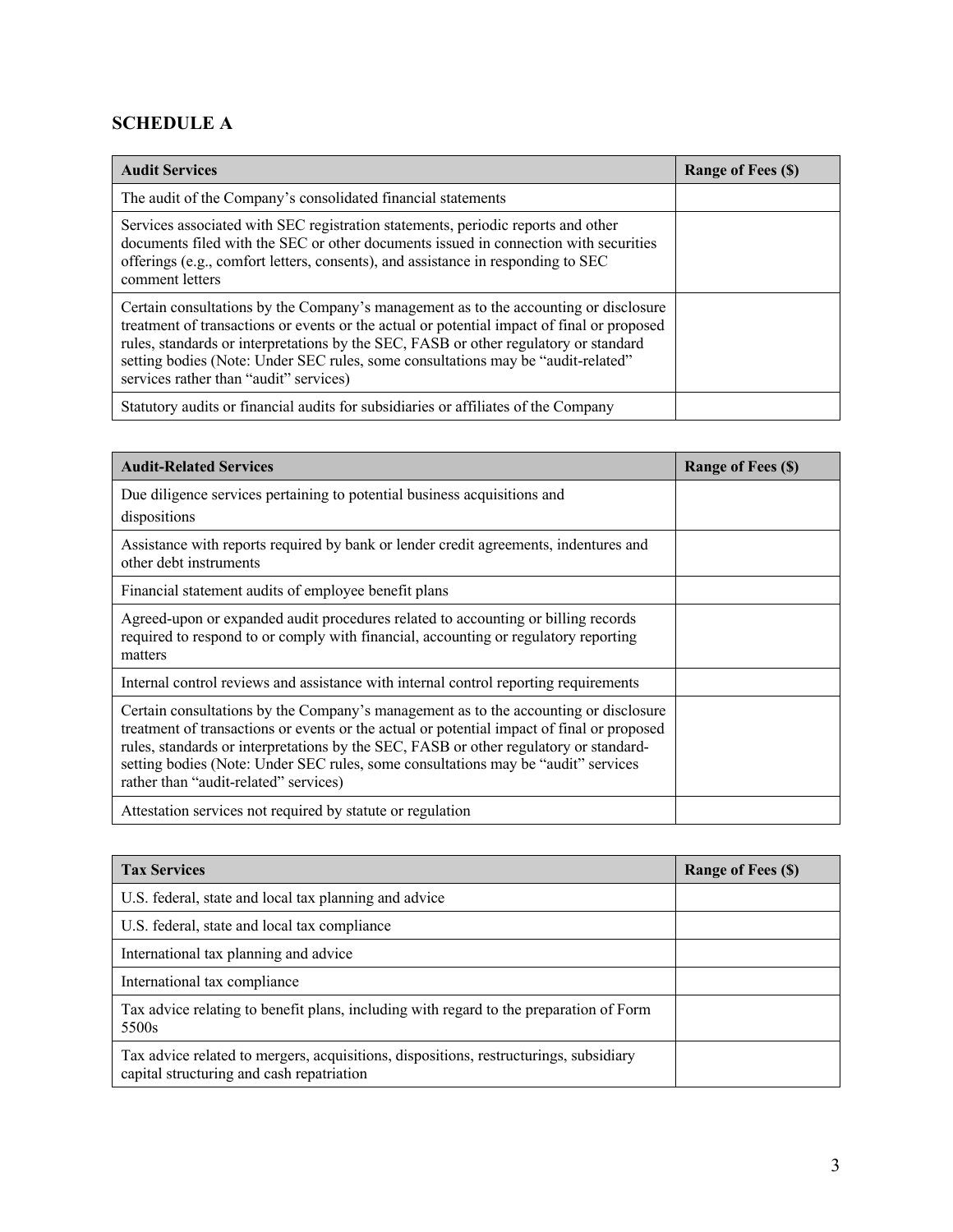| <b>Tax Services</b>                                                                                                                                | <b>Range of Fees (\$)</b> |
|----------------------------------------------------------------------------------------------------------------------------------------------------|---------------------------|
| Tax advice relating to non-income taxes such as excise, property, VAT, sales and use,<br>transfer, franchise, net worth, payroll and similar taxes |                           |
| Consultation on accounting and financial reporting matters                                                                                         |                           |